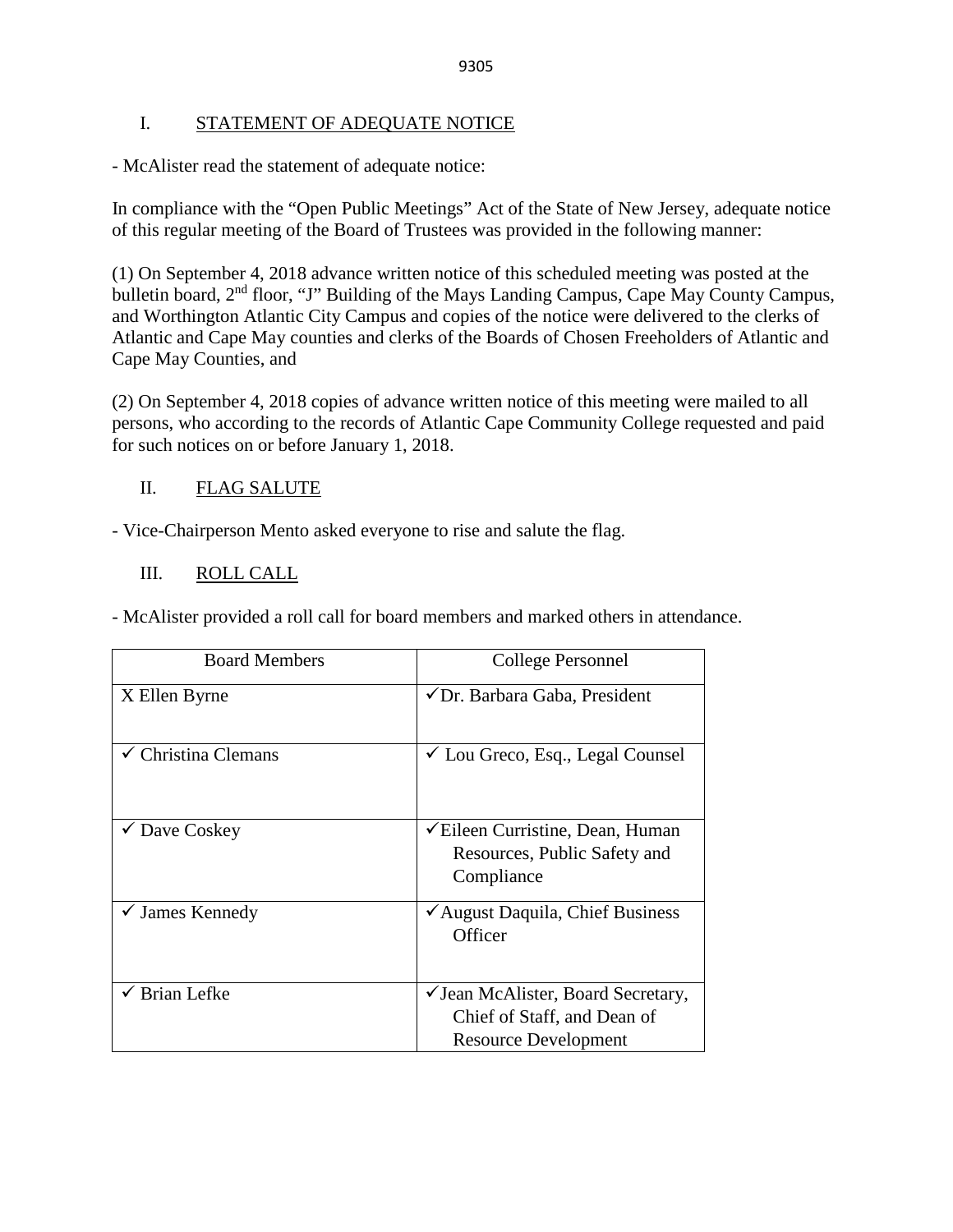| <b>Board Members</b>                | <b>College Personnel</b>                             |
|-------------------------------------|------------------------------------------------------|
| √ Meghan Clark, Alumni              | √Dr. Josette Katz, Vice President,                   |
| Representative (phone)              | <b>Academic Affairs</b>                              |
|                                     |                                                      |
| √ Daniel Money                      | $\sqrt{\phantom{a}}$ Leslie Jamison, Chief Financial |
|                                     | Officer                                              |
| $\sqrt{\phantom{a}}$ Maria K. Mento | √ Dr. Vanessa O'Brien-                               |
|                                     | McMasters, Dean, Institutional                       |
|                                     | Research, Planning &                                 |
|                                     | <b>Effectiveness and Information</b>                 |
|                                     | <b>Technology Services</b>                           |
| $\checkmark$ Robert Bumpus          | √Paula Stewart Davis, Dean of                        |
|                                     | <b>Student Affairs and Enrollment</b>                |
|                                     | Management                                           |
| ✓ Donald J. Parker                  | X Donna Vassallo, Dean of                            |
|                                     | Worthington Atlantic City Campus,                    |
|                                     | and Dean of Career Education                         |
| $\checkmark$ Maria Torres (phone)   | √ Maria Kellett, Dean of Cape May                    |
|                                     | <b>County Campus, Associate</b>                      |
|                                     | Dean of Resource Development                         |
| $\checkmark$ Helen Walsh            | ✓ Laura Batchelor, Executive                         |
|                                     | Director of Marketing and                            |
|                                     | <b>College Relations</b>                             |
| ✔ Leslie White-Coursey              | √ Douglas Hedges, Chief                              |
|                                     | <b>Information Officer</b>                           |
| Others in Attendance                |                                                      |
| ← Heather Peterson, ACCOSAP         | Bonnie Lindaw, Atlantic<br>$\checkmark$              |
|                                     | <b>County Government</b>                             |
| ✓ Caesar Niglio, ACCCEA             | Sandi Greco, ACCCEA<br>✓                             |
|                                     |                                                      |

## IV. CALL TO ORDER –

-Chairperson Coskey called the meeting to order at 6:00 pm.

## V. PRESIDENT'S REPORT

Dr. Gaba discussed the following:

## **Atlantic County Freeholders Meeting-August 2018**

-Dr. Gaba was invited to present to the Atlantic County Freeholders. Dr. Gaba discussed the recent MOU that was signed between Atlantic Cape and Atlantic County to partner in the planned aviation and technical academy at the Atlantic City International Airport and the recent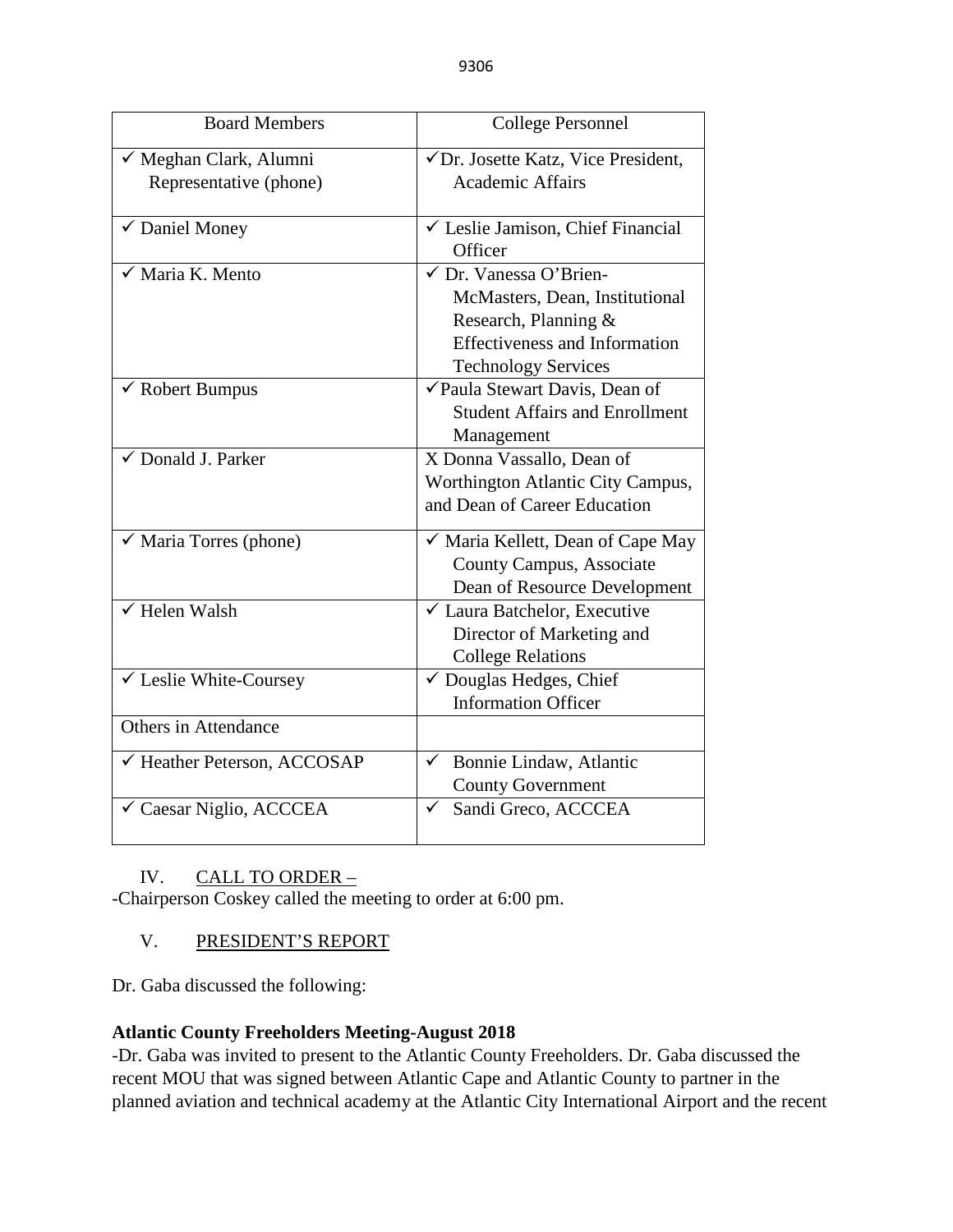grant that was awarded by the New Jersey Economic Development Authority (NJEDA) through its "Innovation Planning Challenge." Dr. Gaba also discussed how the Freeholders can assist Atlantic Cape to promote the college and also reduce expenses through shared services.

## **Higher Education Partnerships**

-Dr. Gaba discussed the scholarship opportunities through Rutgers's Camden for Atlantic Cape graduates. Last year there were 24 scholarships awarded totaling \$74,500. Given the success of this partnership, Rutgers' will be awarding scholarships to Atlantic Cape graduates again this year.

-Dr. Gaba updated the Freeholders on the Stockton Transfer Pathways Program. This semester 25 students are taking part in the program of which 13 students are residing at Stockton.

## **Free Tuition Community College Opportunity Grant (CCOG)**

-Dr. Gaba informed the Board that Atlantic Cape applied for a \$250,000 grant as part of Governor Murphy's "free community college initiative." This "last dollar" grant will make college more affordable for students with an adjusted gross income under \$45,000. The grant is to be implemented during the Spring semester.

## **New Legislature**

-Governor Murphy signed legislation (S-1265) in August requiring colleges and universities to limit associate degrees at 60 credits and baccalaureate degrees at 120 credits. Dr. Katz and faculty will be working to trim programs that exceed 60 credits.

## **Cape May County Campus and Worthington Atlantic City Campus**

-In response to the needs of Cape May County and its tourism economy, a 12-week schedule has been developed by Academics. Classes starting in January will end in April, and Fall classes will start in October.

-Dr. Gaba was a keynote speaker at the 30<sup>th</sup> Annual Whitesboro Reunion Festival. This was an opportunity to introduce Atlantic Cape to the community. Atlantic Cape Admissions also had a table at the event. Thank you to Trustee White-Coursey and Trustee Money for also attending this event.

-We are partnering with La Casa Dominicana in providing space for two ESL classes this fall at the Worthington Atlantic City Campus.

## **Consent Decree**

**-**Efforts continue to meet the requirements of the Consent Decree with the National Federation of the Blind. The College Task Force continues to meet bi-weekly to monitor the progress in achieving the objectives of the Corrective Action Strategy.

## **Inside the College**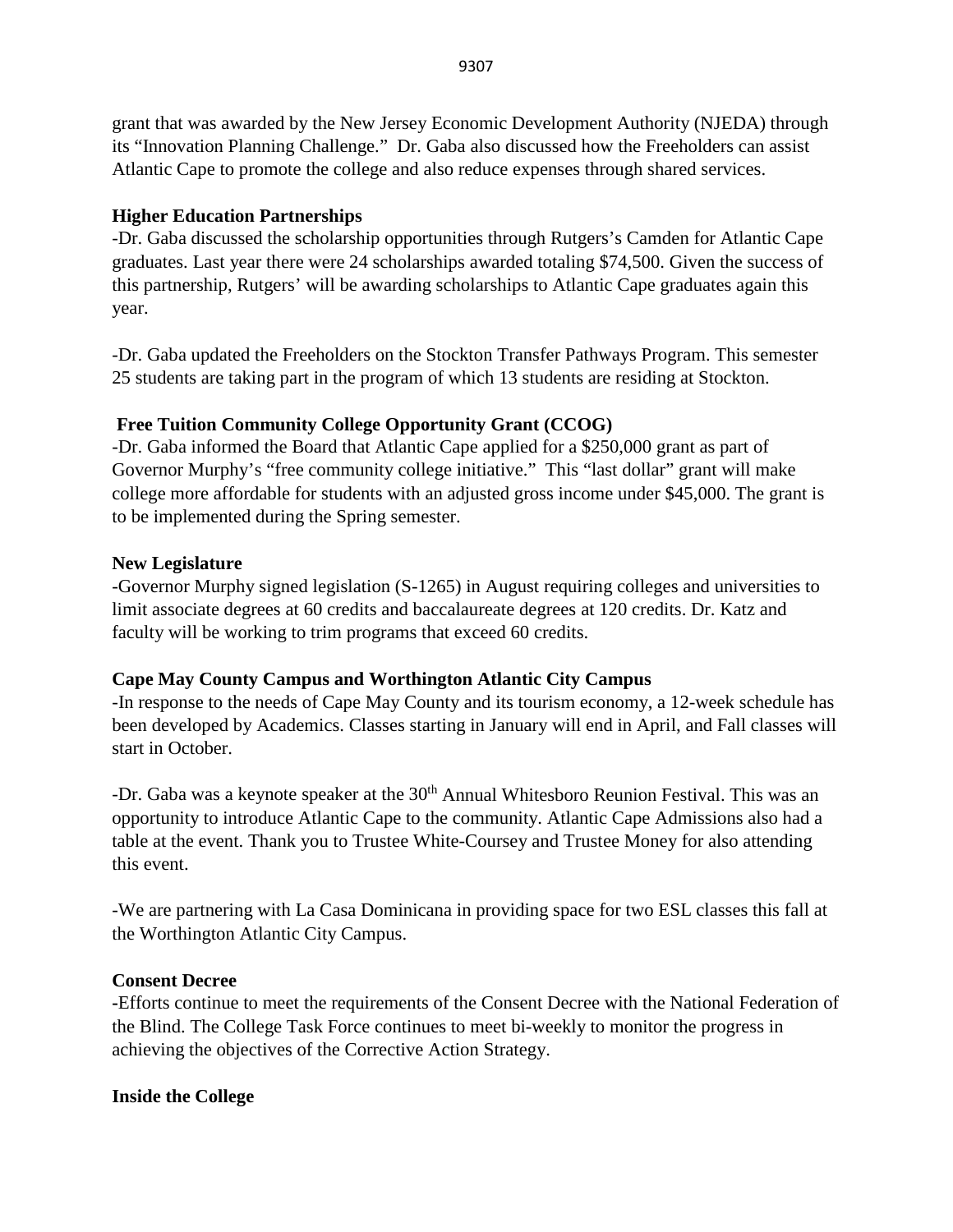-Douglas Hedges, Chief Technology Officer, presented the College's Technology plan.

# VI. COMMENTS FROM THE PUBLIC

-Chairperson Coskey called for comments from the public on agenda items. - None noted

# VII. EXECUTIVE SESSION

-At 6:30pm Trustee Lefke motioned to go into Executive Session, Trustee Money seconded.

ALL AYES NO NAYS NO ABSTENTIONS

Motion carried.

**Secretary's Note**-Board of Trustees returned from Executive Session and resumed meeting at 6:42pm.

## VIII. CONSENT RESOLUTONS

-McAlister read the following consent resolutions.

**Res. #13** Approve: Regular Session Minutes (August 21, 2018)

**Res. #15** Approve: To enter into a Memorandum of Understanding with the New Jersey Council of County Colleges (NJCCC) and the Office of the Secretary of Higher Education for the implementation of the College Readiness Now V Project, with a grant award of \$37,304, a grant term of September 2018 – June 30, 2019.

## **Res. #15**

## **Accept College Readiness Now V Grant**

**WHEREAS**, New Jersey Council of County Colleges (NJCCC) and the Office of the Secretary of Higher Education have provided a Memorandum of Understanding to Atlantic Cape Community College (Atlantic Cape) for the implementation of the College Readiness Now V Project, and

**WHEREAS**, the grant award to Atlantic Cape is \$37,304, and

**WHEREAS**, the project term is September 2018 – August 20, 2019, and

**WHEREAS**, Atlantic Cape will be required to use grant funds in order to meet the following goals and programmatic responsibilities:

- 1) Identify students in the 11th and/or 12th grades who are not likely to be college ready at the end of high school, with priority given to students who are living below the poverty line applicable to the individual's family size; and
- 2) Provide a diagnostic assessment that identifies those areas of weakness that these students must address to be considered college ready; and
- 3) Provide a transition program to address those learning outcomes necessary for the identified students to achieve college ready skills.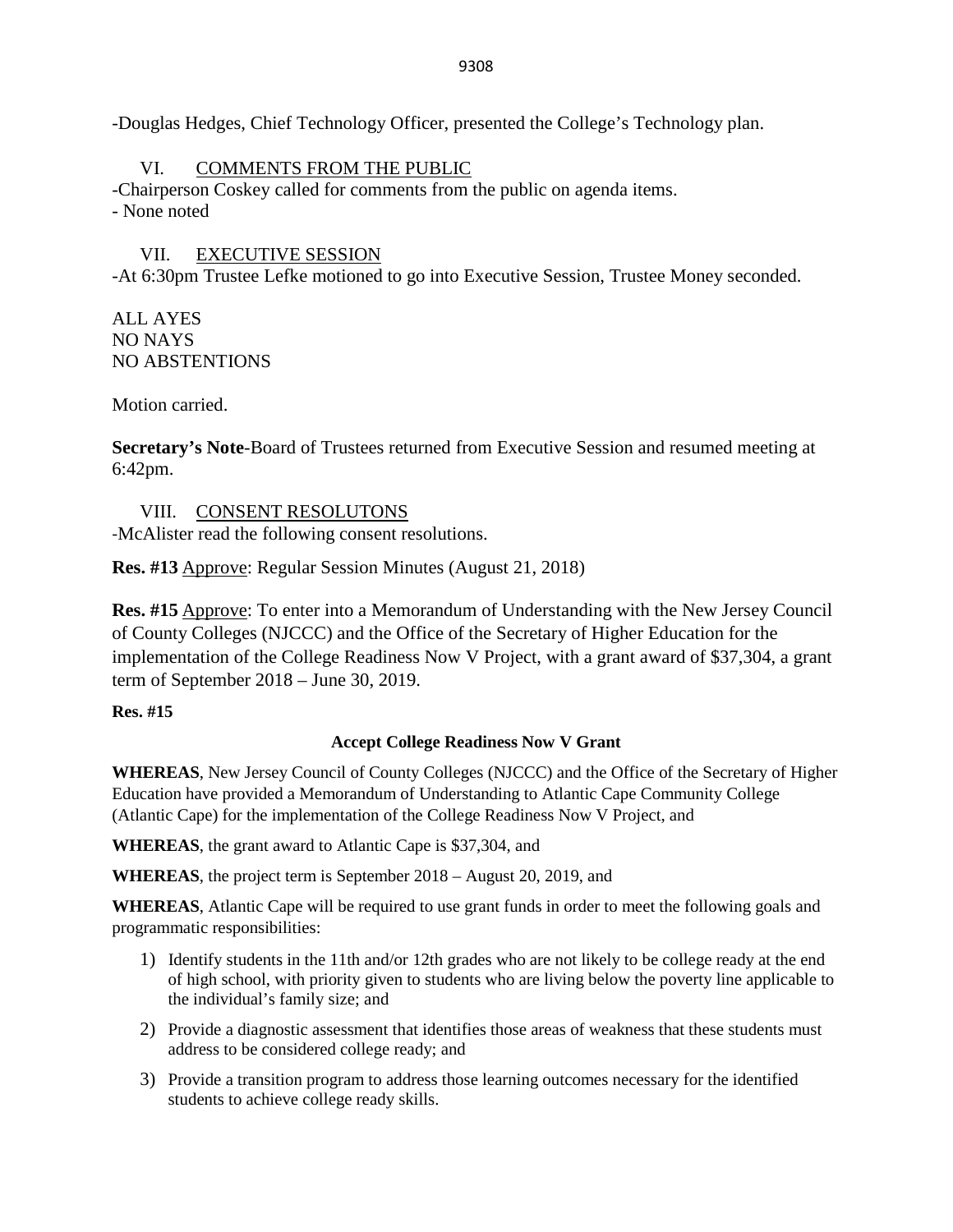**THEREFORE BE IT RESOLVED** that the Board of Trustees of Atlantic Cape Community College hereby grants approval to enter into a Memorandum of Understanding with NJCCC and the Office of the Secretary of Higher Education for the implementation of the College Readiness Now V Project, with a grant award of \$37,304, a grant term of September 2018 – June 30, 2019.

**Res. #17** Approve: RFP 221, Media Buying, JL Media, Union, NJ, \$125,000.00 (not to exceed); Bid Ex. 810 Comcast Ethernet, 1 Year Contract, Comcast Business, Trevose PA, \$75,840.00; Total \$200,840.00.

**Res. #17**

# **Award of Bids Number Item and Vendor Information Amount**<br>**RFP 221 Media Buving Media Buying 3125,000.00** \$125,000.00 JL Media (not to exceed) Union, NJ **Bid Ex. 810** Comcast Ethernet, 1Year Contract **\$75,840.00** \$75,840.00 Comcast Business Trevose, PA Total \$200,840.00

**Res. #18** Approve: Non-Bid Award: Authorizing the Award of a Contract for Ashley Food to provide culinary food items as needed for class instruction for the sum in excess of \$17,500.00.

## **Res. #18**

## **RESOLUTION AUTHORIZING THE AWARD OF A CONTRACT FOR ASHLEY FOODS Philadelphia, PA**

**WHEREAS**, under New Jersey Community College Contract Law a Contract for Food may be negotiated or awarded without public advertising for Bids; and

**WHEREAS**, the Director of Business Services has determined that the value of the acquisition should exceed \$17,500 during fiscal year 2019 based on last fiscal year operations; and,

**WHEREAS**, the anticipated term of this contract is for Fiscal Year 2019 as approved by this governing body*;* and

**WHEREAS**, Ashley Foods of Philadelphia, PA will provide culinary food items as needed for class instruction for the sum in excess of \$17,500; and

**WHEREAS**, Ashley Foods of Philadelphia, PA has completed and submitted a Business Entity Disclosure Certification which certifies that Ashley Food has not made any reportable contributions to a political or candidate committee in the counties of Atlantic and Cape May in the previous one year, and that the contract will prohibit Ashley Foods from making any reportable contributions through the term of the contract, and

**NOW THEREFORE, BE IT RESOLVED** that the Board of Trustees of Atlantic Cape Community College authorizes a contract with Ashley Foods of Philadelphia, PA as described herein; and,

**BE IT FURTHER RESOLVED** that the Business Disclosure Entity Certification will be placed on file with this resolution.

\*Note: Fiscal Year 18 expenses were \$33,635.26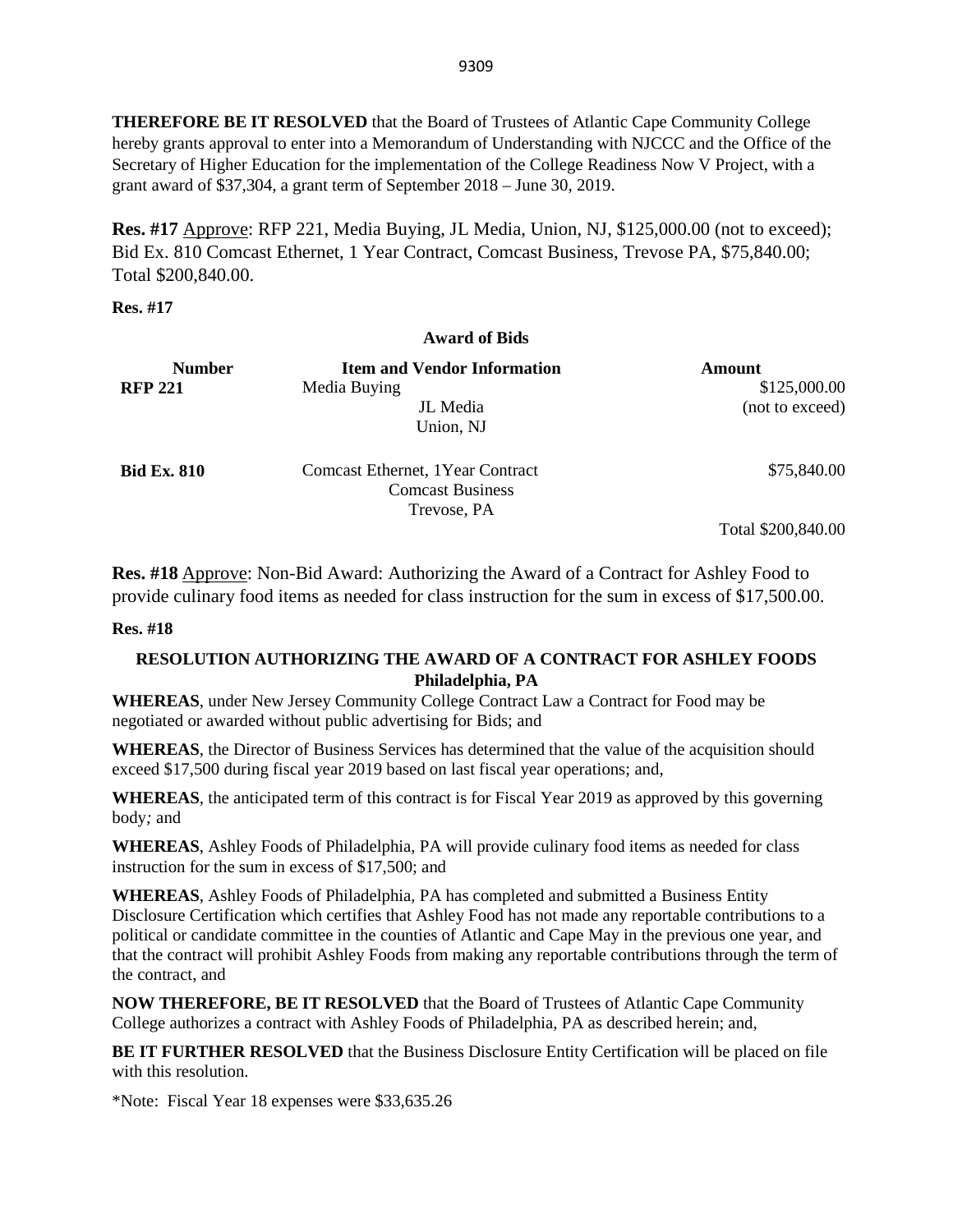**Res. #18A** Approve: Non-Bid Award: Authorizing the Award of a Contract for B.F. Mazzeo to provide culinary food items as needed for class instruction for the sum in excess of \$17,500.00.

#### **Res. #18A**

# **RESOLUTION AUTHORIZING THE AWARD OF A CONTRACT FOR B.F. MAZZEO FRUIT & PRODUCE**

#### **Northfield, NJ**

**WHEREAS**, under New Jersey Community College Contract Law a Contract for Food may be negotiated or awarded without public advertising for Bids; and

**WHEREAS**, the Director of Business Services has determined that the value of the acquisition should exceed \$17,500 during fiscal year 2019 based on last fiscal year operations; and,

**WHEREAS**, the anticipated term of this contract is for Fiscal Year 2019 as approved by this governing body*;* and

**WHEREAS**, B.F. Mazzeo Fruit & Produce of Northfield, NJ will provide culinary food items as needed for class instruction for the sum in excess of \$17,500; and

**WHEREAS**, B.F. Mazzeo Fruit & Produce of Northfield, NJ has completed and submitted a Business Entity Disclosure Certification which certifies that B.F. Mazzeo Fruit & Produce has not made any reportable contributions to a political or candidate committee in the counties of Atlantic and Cape May in the previous one year, and that the contract will prohibit B.F. Mazzeo Fruit & Produce from making any reportable contributions through the term of the contract, and

**NOW THEREFORE, BE IT RESOLVED** that the Board of Trustees of Atlantic Cape Community College authorizes a contract with B.F. Mazzeo Fruit & Produce of Northfield, NJ as described herein; and,

**BE IT FURTHER RESOLVED** that the Business Disclosure Entity Certification will be placed on file with this resolution.

\*Note: Fiscal Year 18 expenses were \$35,757.13

**Res. #18B** Approve: Non-Bid Award: Authorizing the Award of a Contract for U.S. Food Service to provide culinary food items as needed for class instruction for the sum in excess of \$17,500.00.

#### **Res. #18B**

## **RESOLUTION AUTHORIZING THE AWARD OF A CONTRACT FOR US FOOD SERVICE Bridgeport, NJ**

**WHEREAS**, under New Jersey Community College Contract Law a Contract for food may be negotiated or awarded without public advertising for Bids; and

**WHEREAS**, the Director of Business Services has determined that the value of the acquisition should exceed \$17,500 during fiscal year 2019 based on last fiscal year operations; and,

**WHEREAS**, the anticipated term of this contract is for Fiscal Year 2019 as approved by this governing body*;* and

**WHEREAS**, US Food Service of Bridgeport, NJ will provide culinary food items as needed for class instruction for the sum in excess of \$17,500; and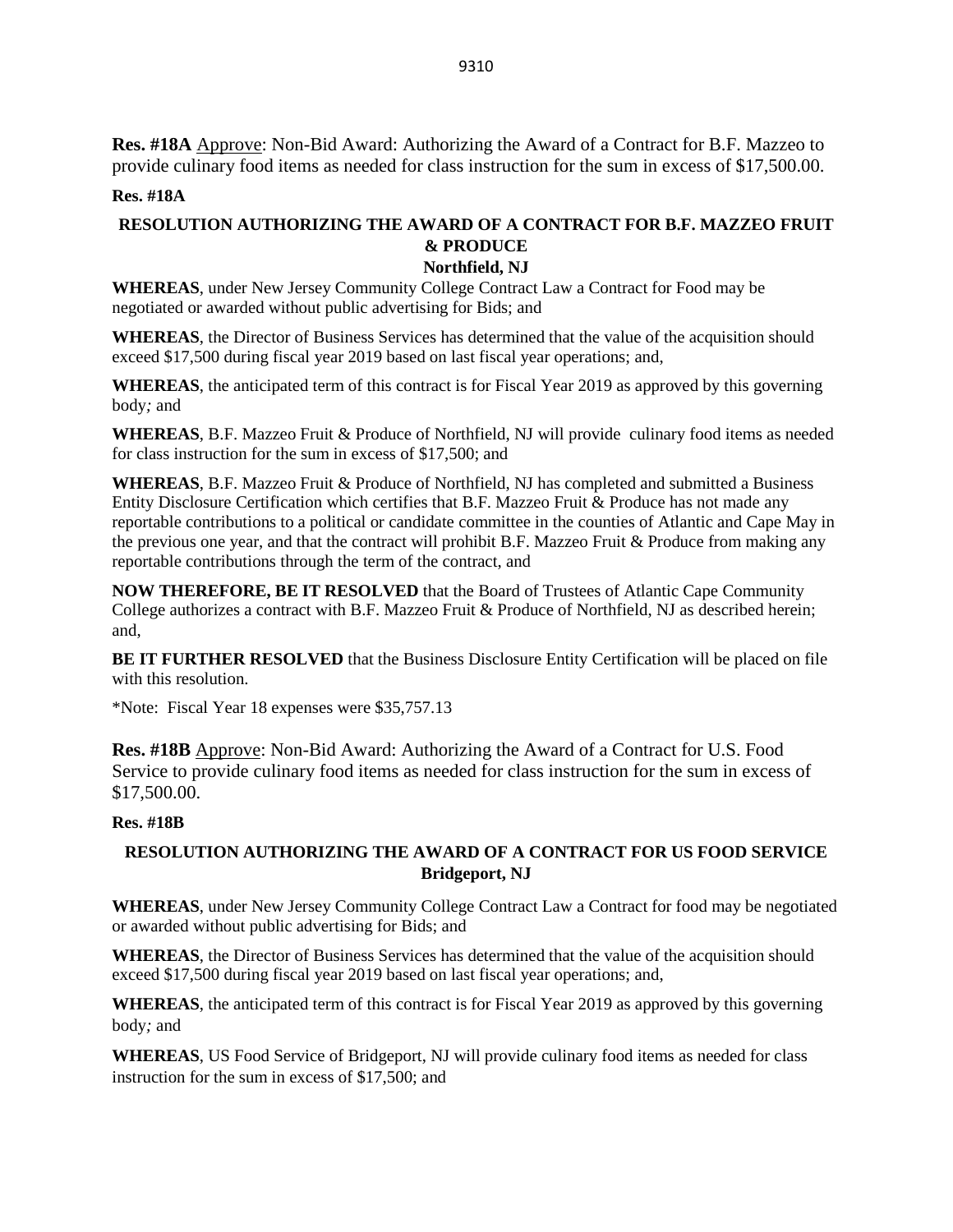**WHEREAS**, US Food Service of Bridgeport, NJ has completed and submitted a Business Entity Disclosure Certification which certifies that US Food Service has not made any reportable contributions to a political or candidate committee in the Counties of Atlantic and Cape May in the previous one year, and that the contract will prohibit US Food Service from making any reportable contributions through the term of the contract, and

**NOW THEREFORE, BE IT RESOLVED** that the Board of Trustees of Atlantic Cape Community College authorizes a contract with US Food Service of Bridgeport, NJ for perishable food items; and,

**BE IT FURTHER RESOLVED** that the Business Disclosure Entity Certification will be placed on file with this resolution.

\*Note: Fiscal Year 18 expenses were \$23,199.67

**Res. #18C** Approve: Non-Bid Award: Authorizing the Award of a Contract for Samuels and Son Seafood to provide culinary food items as needed for class instruction for the sum in excess of \$17,500.00.

#### **Res. #18C**

### **RESOLUTION AUTHORIZING THE AWARD OF A CONTRACT FOR SAMUELS AND SON SEAFOOD Philadelphia, PA**

**WHEREAS**, under New Jersey Community College Contract Law a Contract for food may be negotiated or awarded without public advertising for Bids; and

**WHEREAS**, the Director of Business Services has determined that the value of the acquisition should exceed \$17,500 during fiscal year 2019; and,

**WHEREAS**, the anticipated term of this contract is for Fiscal Year 2019 as approved by this governing body*;* and

**WHEREAS** Samuels and Son Seafood of Philadelphia, PA will provide culinary food items as needed for class instruction for the sum in excess of \$17,500; and

**WHEREAS**, Samuels and Son Seafood of Philadelphia, PA has completed and submitted a Business Entity Disclosure Certification which certifies that Samuels and Son Seafood has not made any reportable contributions to a political or candidate committee in the Counties of Atlantic and Cape May in the previous one year, and that the contract will prohibit Samuel and Son Seafood from making any reportable contributions through the term of the contract, and

**NOW THEREFORE, BE IT RESOLVED** that the Board of Trustees of Atlantic Cape Community College authorizes a contract with Samuels and Son Seafood of Philadelphia, PA for perishable food items; and,

**BE IT FURTHER RESOLVED** that the Business Disclosure Entity Certification will be placed on file with this resolution.

\*Note: Fiscal Year 18 expenses were \$20,447.58

**Res. #16** Approve: Appointments- **Robyn Berenato**, Temporary Office Assistant, Enrollment Services at a pro-rated annual salary of \$15,472; **Natalie Cohen**, Program Coordinator, Student Success Program at an annual salary of \$45,718 effective September 26, 2018 (grant funded);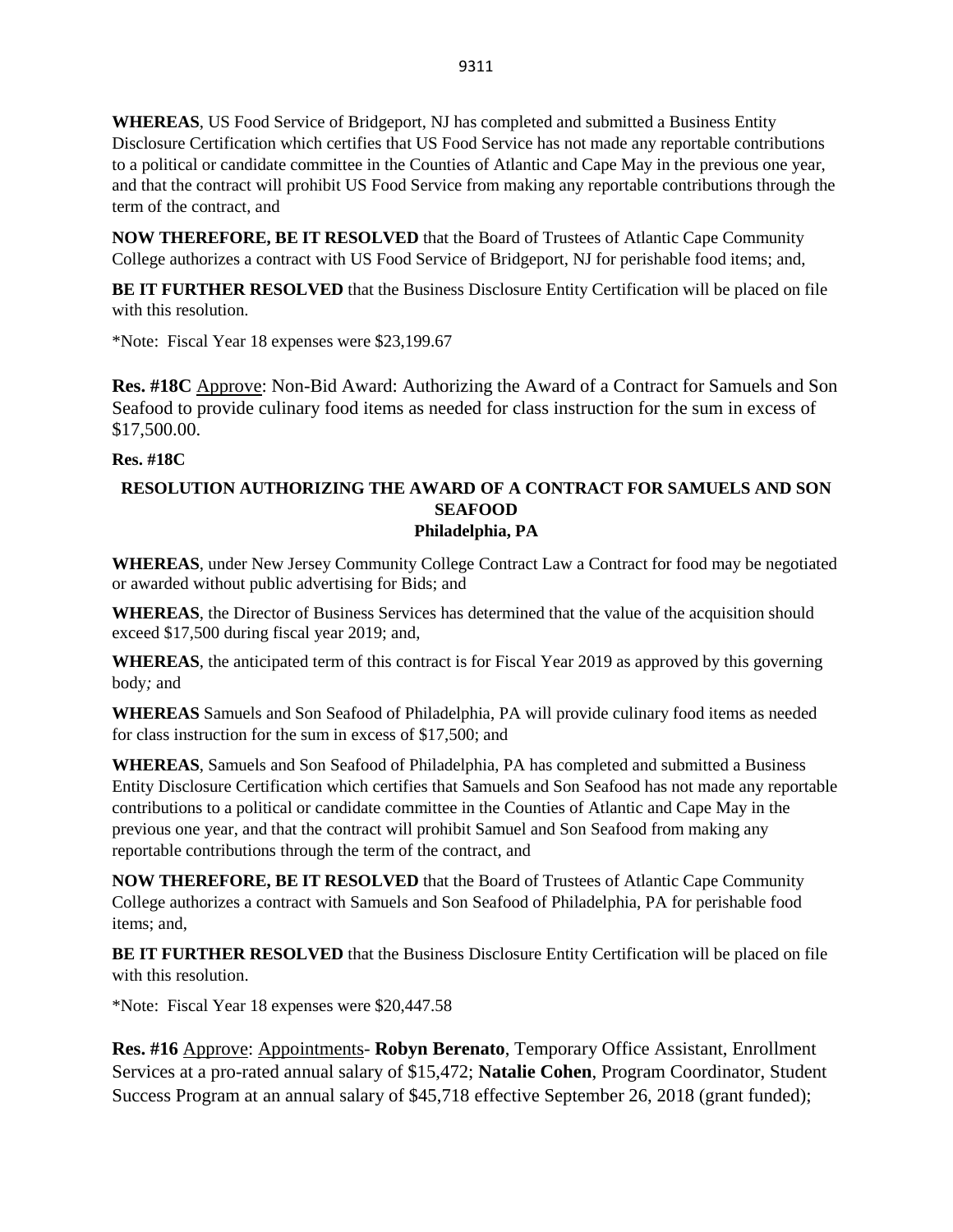**Janet Hauge**, Director, Academic Support Services at an annual salary of \$72,973 effective October 1, 2018. Title Change- **John Feldbauer**, Director, PC Services and Telephony to Director, Server, Cloud and Broadcast Systems at his current base salary effective September 26, 2018. Reclassification- **Linda DeSantis**, from Director, Financial Aid to Director, Financial Aid and Veterans Affairs with a base salary increase from \$80,481 to \$86,114 effective September 26, 2018; **Sandra Greco**, from Assistant Director, PC Services to Director, Systems and Hardware Projects with a base salary increase from \$71,938 to \$84,167 effective September 26, 2018. Resignation- **Colin McFadden**, Security Officer I, Security retroactive to September 12, 2018.

#### **Res. #16**

#### **Personnel Action**

It is respectfully requested, upon the recommendation of the President, that the Board approve the following:

#### **Appointments**

**Robyn Berenato,** Temporary Office Assistant, Enrollment Services at a pro-rated annual salary of \$15,472.

**Natalie Cohen,** Program Coordinator, Student Success Program at an annual salary of \$45,718 effective September 26, 2018 (grant funded).

**Janet Hauge,** Director, Academic Support Services at an annual salary of \$72,973 effective October 1, 2018.

## Title Change

**John Feldbauer,** Director, PC Services and Telephony to Director, Server, Cloud and Broadcast Systems at his current base salary effective September 26, 2018.

#### Reclassification

**Linda DeSantis,** from Director, Financial Aid to Director, Financial Aid and Veterans Affairs with a base salary increase from \$80,481 to \$86,114 effective September 26, 2018.

**Sandra Greco,** from Assistant Director, PC Services to Director, Systems and Hardware Projects with a base salary increase from \$71,938 to \$84,167 effective September 26, 2018.

#### Resignation

**Colin McFadden,** Security Officer I, Security retroactive to September 12, 2018.

**Res. #16A** Retirement: Mr. Dennis Price, Inventory/Receiving Clerk, since February 22, 1993, retroactive to August 1, 2018.

#### **Res. #16A**

**WHEREAS**, Dennis Price was hired as a part-time employee in 1992 as a Receiving Assistant, securing a full-time Inventory/Receiving Clerk position February 22, 1993, and

**WHEREAS**, Mr Price has been commended for his working expertise of loading and unloading trucks, and

**WHEREAS**, his organization skills allowed for a safer working environment, and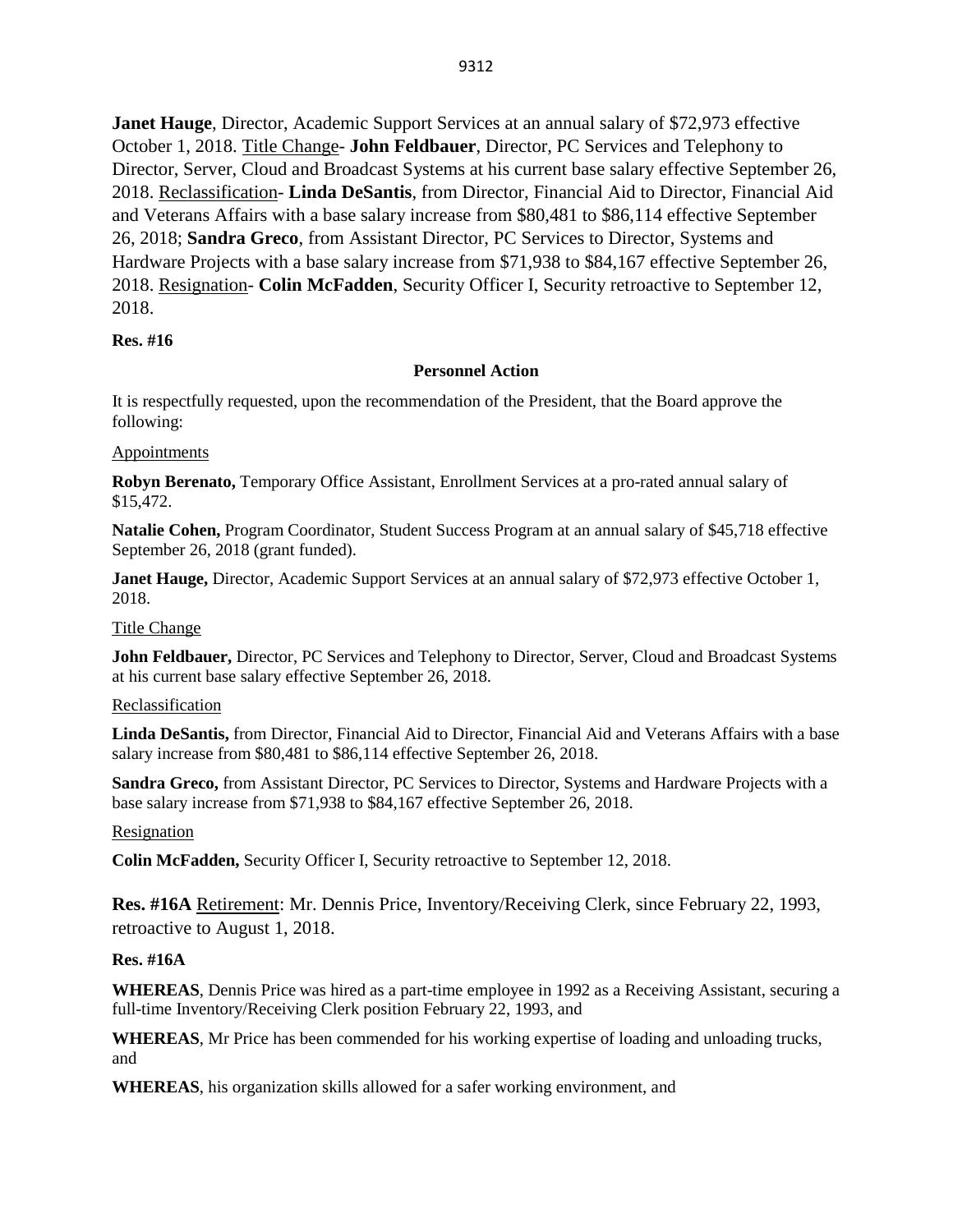**WHEREAS**, after 25 years of service, the Galloway resident has indicated his desire to retire from employment with Atlantic Cape Community College.

**THEREFORE BE IT RESOLVED** upon the recommendation of the President that the Board approve the retirement of Mr. Price retroactive to August 1, 2018.

**BE IT FURTHER RESOLVED** that the Board extends to Mr. Price its best wishes for retirement years filled with health and happiness.

**Res. #16B** Retirement: Ms. Delores Rolls, Laboratory Assistant, since October 26, 2005, retroactive to August 1, 2018.

#### **Res. #16B**

**WHEREAS**, Delores "Dee" Rolls was hired as a part-time employee in 1998 working in the science labs, securing a full-time Laboratory Assistant position October 26, 2005, and

**WHEREAS**, the Perfect Attendance recipient has served on science faculty search committees, and

**WHEREAS**, Ms. Rolls has been commended for her effective and efficient work, her ability to act as a team player, and her approachability and helpfulness, and

**WHEREAS**, Ms. Rolls has an excellent knowledge of lap preparations and has always been willing to go beyond her routine to guarantee the smooth running of the labs, and

**WHEREAS**, the Mays Landing resident has indicated her desire to retire from employment with Atlantic Cape Community College.

**THEREFORE BE IT RESOLVED** upon the recommendation of the President that the Board approve the retirement of Ms. Rolls retroactive to August 1, 2018.

**BE IT FURTHER RESOLVED** that the Board extends to Ms. Rolls its best wishes for retirement years filled with health and happiness.

## **Res. #20** Executive Session

-Trustee Lefke motioned to approve consent resolutions, Trustee Money seconded. ROLL CALL: AYES NO NAYS ABSTENTIONS-Trustee Coskey, Trustee Bumpus, and Trustee Lefke abstained from #13, and Trustee Coskey abstained from #17.

Motion carried.

## IX. BUDGET REPORT

- Chairperson Coskey asked Trustee Kennedy to provide a budget report as part of regular resolutions.

## X. REGULAR RESOLUTIONS

**Res. #2** FY18 Draft Financial Statement for twelve months ended June 30, 2018 as of September 10, 2018.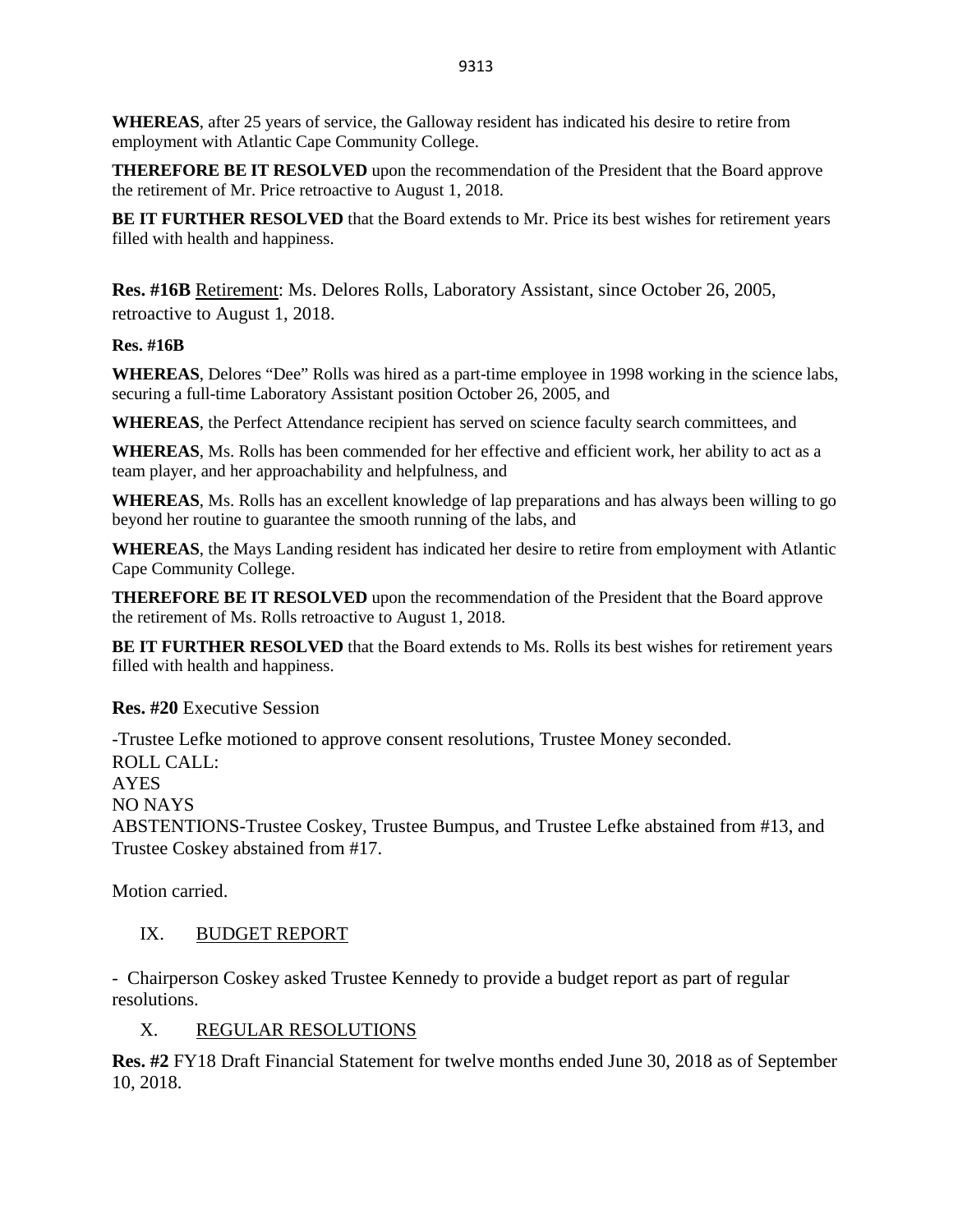-Ms. Jamison stated the following:

- Preliminary Fiscal Year 2018 year-to-date data summarized in the Board Summary Report for the twelve months ended June 30, 2018, indicate the College has earned 97.75% of budgeted revenues and expended 96.03% of budgeted expenses.

-As of this draft report, the FY18 shortfall in revenue is \$830,000, while the FY18 expenditure savings total over \$1.5 million. The savings are largely due to open or slow filled full-time positions and other wage lines, and operations savings of \$650,000, primarily in flight and culinary instruction, insurance, utilities and unused contingency.

-The fiscal year end closing process is ongoing but most of the material year-end adjustments are complete and reflected in this draft FY18 Board report. The year-end PERS adjustment is an estimate as the State of New Jersey has not published the Employer Liability. The College has accrued for the PERS adjustment based on prior years' experience.

-Management projects that the College will not use all of the original budgeted fund balance. The actual amount of fund balance used will be dependent on final year-end entries which includes the PERS adjustment which could be a material change.

-The auditors began their enrollment and financial statement audit fieldwork today.

-Trustee Kennedy motioned to approve Resolution #2, Trustee Mento seconded.

ROLL CALL: ALL AYES NO NAYS NO ABSENTIONS

**Res. #14** FY19 Financial Statement for two months ended August 31, 2018.

-Ms. Jamison stated that as of August 31, 2018, the College has earned 12.7% of budgeted revenues and expended 21.65% of budgeted expenditures. FY19 Summer enrollment is nearly the same as prior year, or 5.0% more than projected. Summer tuition revenue surplus is \$91,000.

-Overall expenses are tracking above last year because there were three pays in August of FY19 versus two pays in August of FY18.

-After adjusting for the third pay in FY19, salaries and benefits expenses are 2.0% lower than the prior year.

-Trustee Kennedy motioned to approve Resolution #14, Trustee Money seconded.

ROLL CALL:

ALL AYES NO NAYS NO ABSENTIONS

**Res. #112B Rev.** Approve: Re-appointment - Effective July 1, 2018, one additional Academy of Culinary Arts Chef Educator.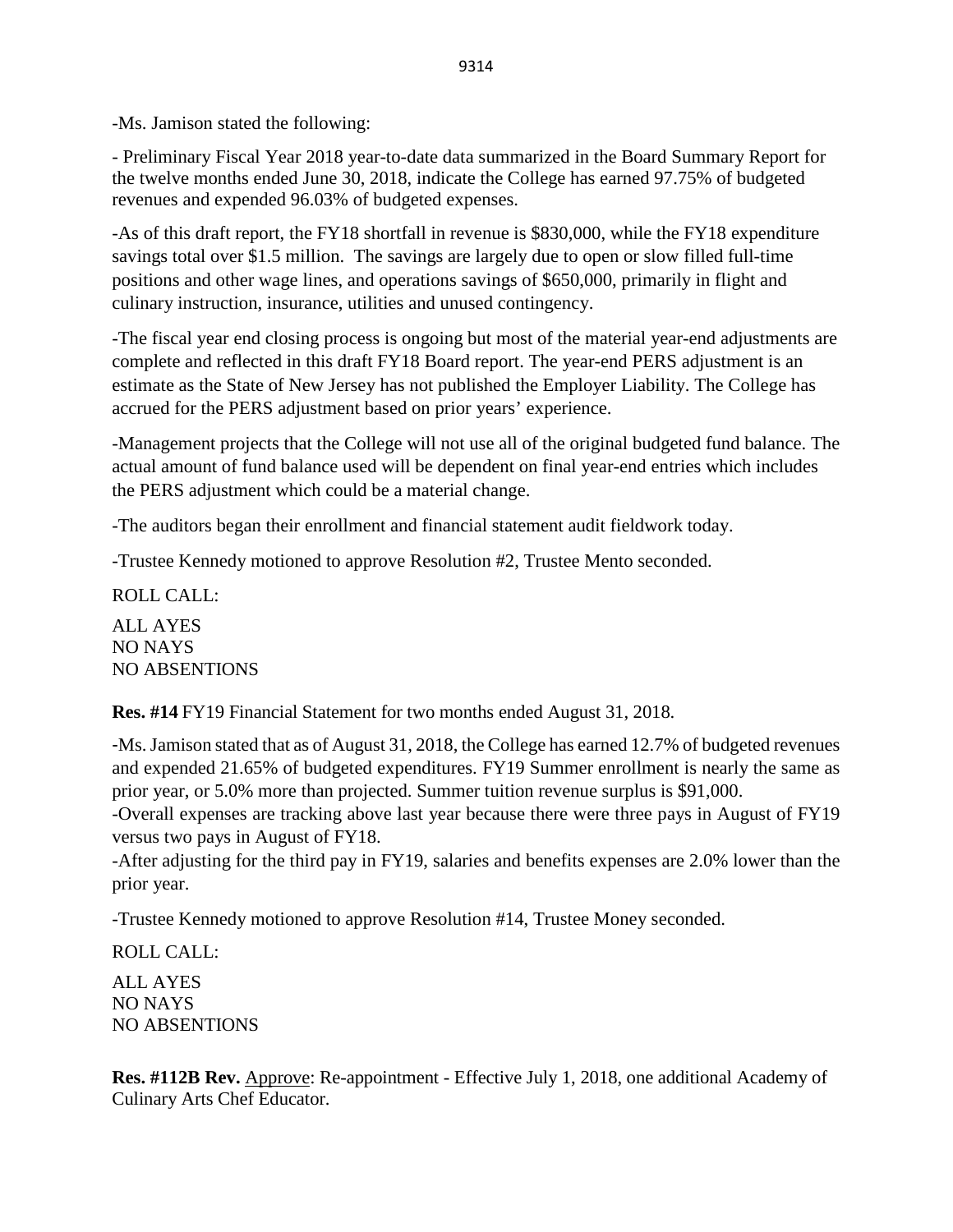#### **Res. #112B Rev.**

#### **Personnel Action – Reappointments**

It is respectfully recommended, by the President, that the following individual be re-appointed to a oneyear term, effective July 1, 2018:

#### **Academy of Culinary Arts Chef Educators**

Linda Wohlman

-Trustee Parker motioned to approve Resolution #112B Rev., Trustee Lefke seconded.

ROLL CALL:

ALL AYES NO NAYS NO ABSENTIONS

**Res. #19** Approve: Appointment – Effective July 1, 2018, one Academy of Culinary Arts Chef Educator for half-year term.

#### **Res. #19**

**WHEREAS**, Atlantic Cape Community College has experienced a significant decline in student enrollment in the Academy of Culinary Arts, and,

**WHEREAS**, the Atlantic Cape Community College Board of Trustees and the Academy of Culinary Arts Faculty Association (ACAFA) are parties to a Collectively Negotiated Agreement, and

**WHEREAS**, the Board of Trustees at it December 19, 2017 meeting approved the issuance of notices of layoff to members of the Academy of Culinary Arts Faculty Association under resolution # 47, and

**WHEREAS**, Chef Educator Mary Theresa McCann was so noticed, and

**WHEREAS**, the Academy of Culinary Arts has experienced sufficient enrollment for the Fall 2018 semester in course work for which Chef Educator McCann is qualified to teach, and

**WHEREAS**, the College has offered a temporary full-time half-year appointment under the authority granted to the President in Resolution # 3A, August 21, 2018, which temporary full-time half-year appointment has been accepted by Chef Educator McCann, and

**WHEREAS**, Chef Educator McCann will be returned to the Academy of Culinary Arts Faculty Association layoff list at the conclusion of this appointment.

**THEREFORE BE IT RESOLVED**, upon the recommendation of the President, that the Board approves the appointment of Chef Educator Mary Theresa McCann to a temporary full-time half-year appointment for the Fall 2018 semester, and

**THEREFORE BE IT FURTHER RESOLVED**, upon the recommendation of the President that the Board approve the continuance of notice of layoff at the conclusion of this half-year appointment.

-Chairperson Coskey asked about number of students in ACA.

-Jamison reported that ACA revenue is 4% down from budget and tuition is down \$90,000.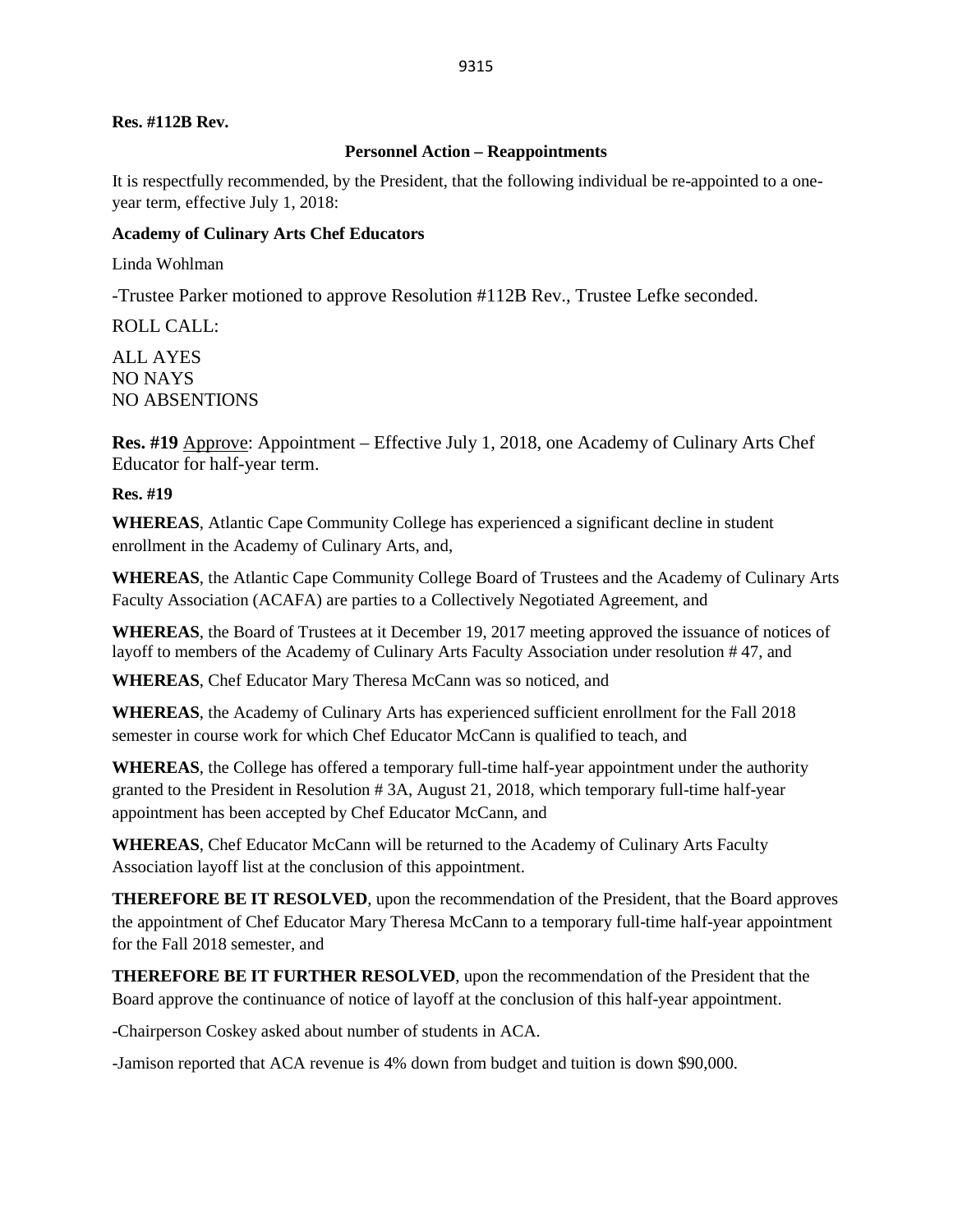-Katz stated that there are 110 students. All ACA faculty were not initially recalled and enrollment numbers were continually monitored before the decision was made to bring back one full-time chef educator and one full-time chef educator for a half a year.

-Trustee Parker motioned to approve Resolution #19, Trustee Lefke seconded.

ROLL CALL: ALL AYES NO NAYS NO ABSENTIONS

# XI. COMMITTEE REPORTS

# PERSONNEL AND BOARD DEVELOPMENT

-Trustee Parker reported that there was one incident reported on the Mays Landing Campus. The board has information in their board packet.

# FOUNDATION REPORT

-Trustee Mento reported that Hugh Turner was approved as a Foundation Board Member at its September meeting. Mr. Turner is the Vice President of Finance at Borgata Hotel Casino and Spa since 2006. The Borgata is a very generous donor to the Foundation, especially the Restaurant Gala.

-Trustee Mento informed the Board that the Annual Golf Event is October 12 at Cape May National Golf Course. Players and sponsorships are available.

-Women of Wonder event is back in Cape May County at the Avalon Links Restaurant. Vicki Clark, President of Cape May Chamber and Foundation Board of Trustees is being honored.

-The approved scholarship pledge from annual scholarships, proceeds from events and endowment for 2018-2019 is \$754,942. Some of these funds are carry over from 2017-2018.

# NEW JERSEY COUNCIL OF COUNTY COLLEGES (NJCCC)-No report

# XII. OTHER BUSINESS

-Trustee Walsh noted that the fourth quarter Strategic Plan that was reviewed by Long Range Planning provided a lot of good information for the Board.

-Trustee Mento noted that the President's annual evaluation is in the Board Packet.

-Chairperson Coskey advised that the reorganizational meeting is in November.

# XIII. COMMENTS FROM THE PUBLIC

-Heather Peterson addressed the Board. She noted that she has been at Atlantic Cape for 30 years, and has been here through the prime of enrollment and the decline. She stressed that while